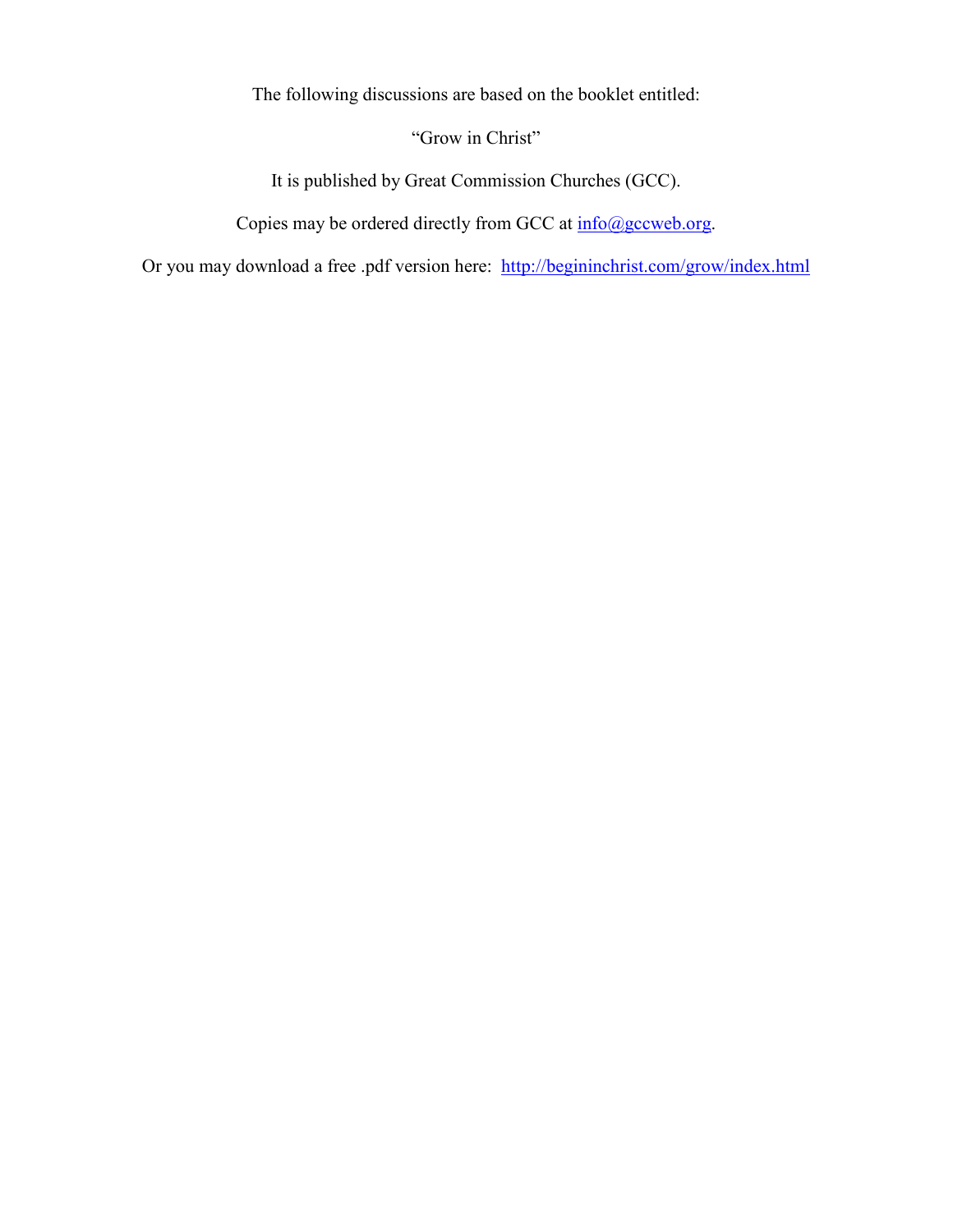# Grow in Christ - Lesson 5 - The Word

**Icebreaker:** Read the quote on page 1. How does this statement impact you?

### **Break into groups of 4-5 for discussion questions:**

- 1. Review the questions and verses in the section "Why is God's Word Important" on pages 3-5. What are some reasons that God's word is Important?
- 2. What do you tend to put before obeying God and spending time listening to and reading His Word?
- 3. Read Peter 1:22. If we are to crave God's Word like a baby craves milks, what should be the schedule of your 'Word-diet?' Are there any changes God is asking you to make in this area?
- 4. Read Psalm 119:18. Now close your Bible. How would you say this prayer using your own words?
- 5. Read Joshua 1:8. Why should we meditate on (meditate = ponder or think about over and over) God's Word? What is the secret of success hidden in this verse?
- 6. Read James 1:22. What should be your goal every time you read the Bible?
- 7. What is a time and place where you can privately meet with the Lord everyday?
- 8. Read the Earl Nightingale's quote at the bottom of pg. 11 from his lecture "The Common Denominator of Success" and then read Proverbs 7:1-3. Is your desire to do the will of God strong enough to make you form the habit of memorizing scripture?

**Prayer**: Pray for each other, that you would be obedient to the step God is asking you to take in reading the Bible  $\&$ /or and memorizing scripture.

Memory verse – Joshua 1:8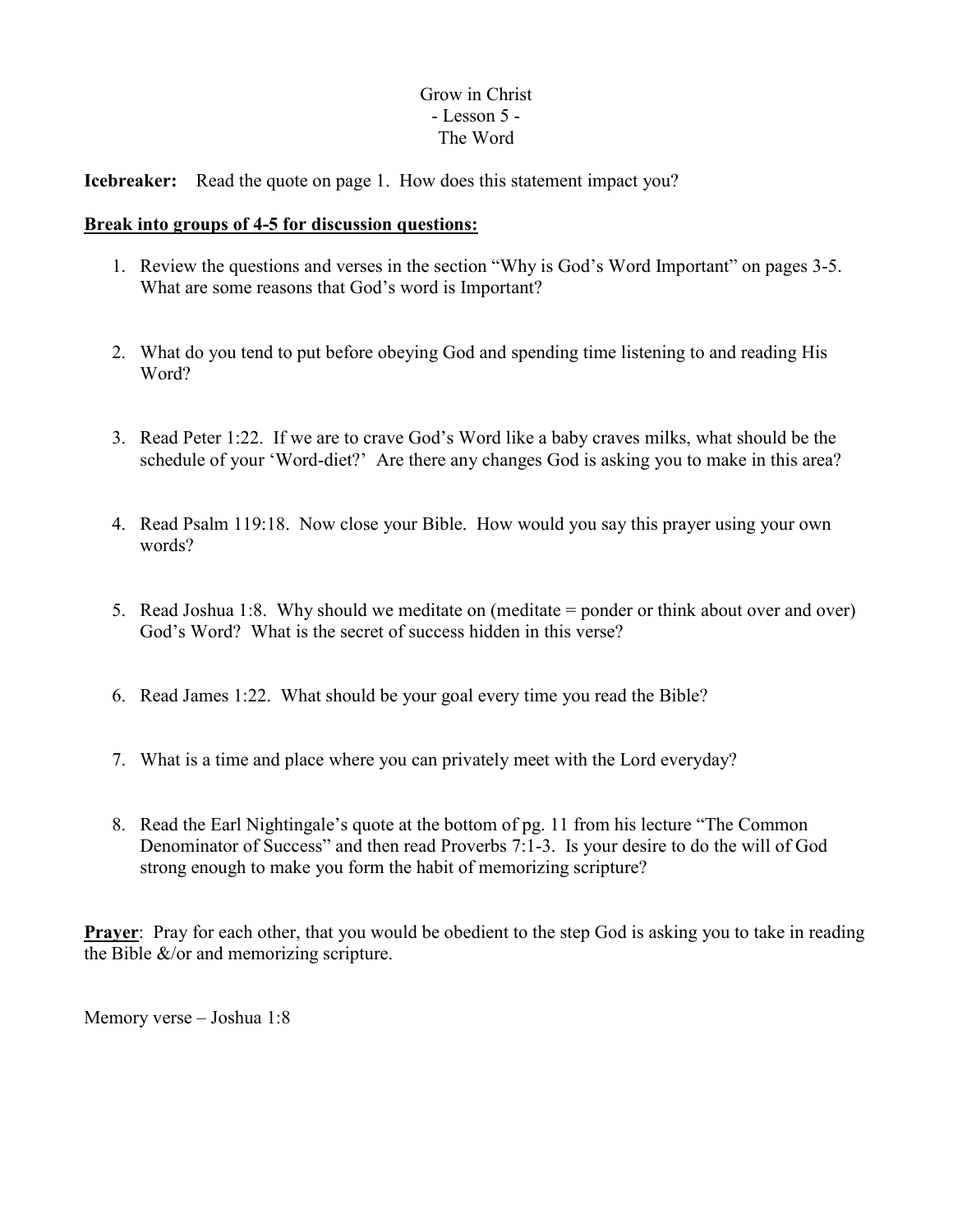## Grow in Christ - Lesson 6- Fellowship

**Icebreaker:** Who was your first best friend?

### **Break into groups of 4-5 for discussion questions:**

- 1. Read 2 Cor. 6:14-18. Why is having a set of good, close, committed Christian friendships important to living a life of faith?
- 2. Read Acts 2:42-46. What words or phrases would you use to describe this group of early Christians?
- 3. Which of the four activities listed in Acts 2:42 is the hardest for you to be devoted to? Why? Which is the easiest?
- 4. Review & identify the analogies God uses to illustrate a fellowship of Christians (Rom. 12:4-5, 2 Tim. 2:4, Gal. 6:10). What do these analogies reveal about the importance for you to have fellowship with and to unite with other believers in a local church?
- 5. Read the quote on pg. 17, Dawson Trotman. How does this speak to you? Why do you think we'll need to unite together in order to see this need met?
- 6. What changes in your life do you think should be made as a result of understanding Fellowship better?

**Prayer:** Pray that we would make choices to be more devoted to being united in fellowship with each other and other Christians at our church. Pray that we would be obedient to make changes in our lifestyles if God is asking us to do so.

Memory verse: Acts 2:42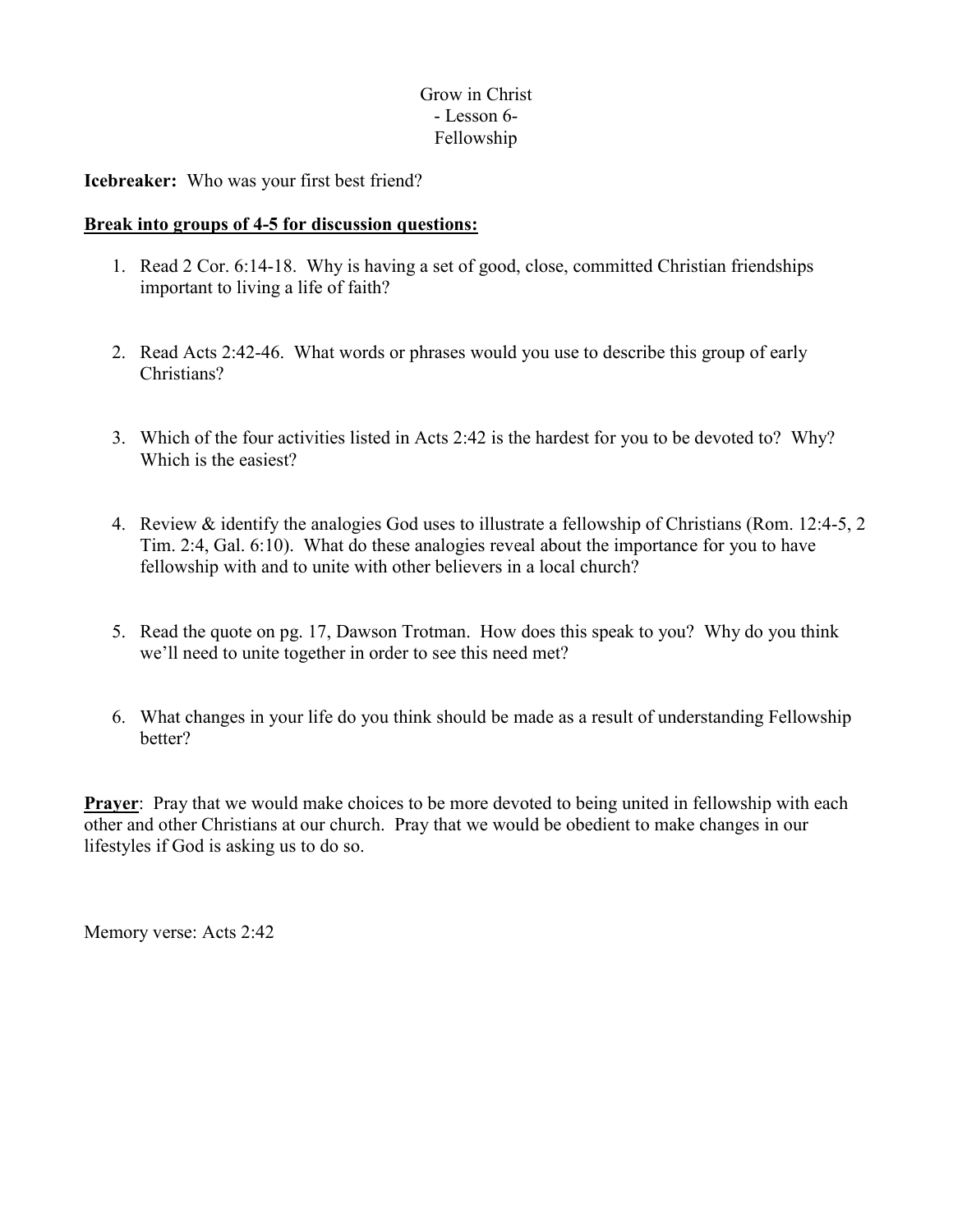## Grow in Christ - Lesson 7- Christ-Like Living

**Icebreaker:** Were you infamous as a child for any peculiar habits?

### **Break into groups of 4-5 for discussion questions:**

- 1. Read Matthew 6:33. How does this verse challenge you?
- 2. Read 2 Cor. 9:8. How can this verse help you to 'keep going' when things are hard?
- 3. Read 2 Tim. 2:22. Review the two steps to guard against the flesh. How have you benefited from avoiding temptation & pursuing friendships that encourage you to walk in the Spirit?
- 4. Read 1 John 2:15-17. How have you struggled with worldliness? What in this passage do you find helpful in overcoming worldliness?
- 5. Read 1 Cor. 15:33. Has there been a time in your life that you've experienced this truth personally? What did you learn from the experience?
- 6. Read Ps. 119:9-11. How have you experienced the power of God's Word in helping you to live a pure life?
- 7. Read 1 Cor. 13. What is one way you can show love to another person this week?
- 8. What is one spiritual quality you desire to grow in? What is a practical step you can take this week that will help you to grow in that area?

Prayer: Pray for each other based on your answers to #8. Ask God in faith to change this person & that he/she would hunger for righteousness & take steps in that direction this week.

Memory verse: James 1:22